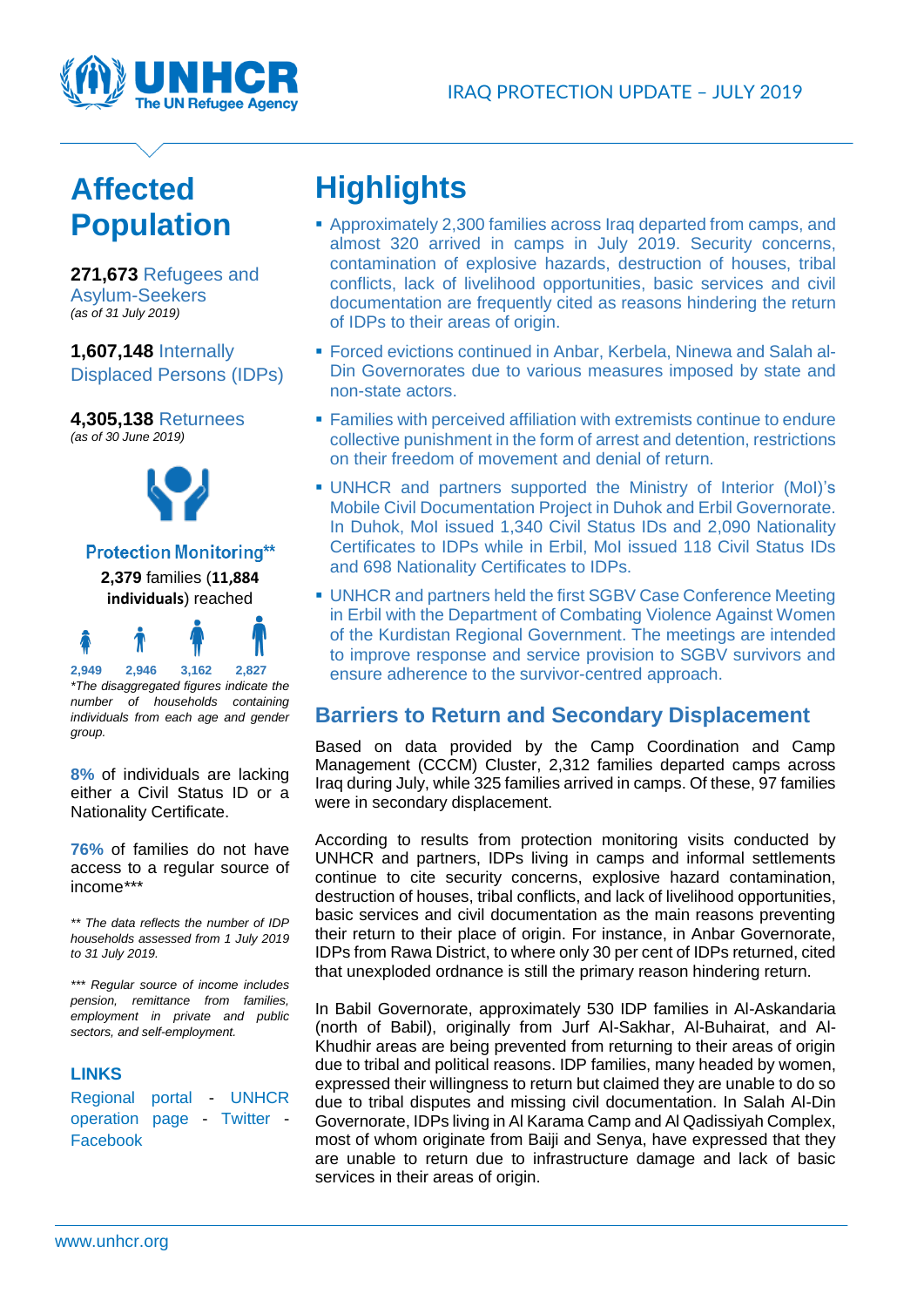

Furthermore, IDPs living in Al Alam camp, where most of the families are from Hawija District in Kirkuk Governorate, stated that they could not return due to infrastructure damage, tribal disputes, and lack of job opportunities, medical care and other basic services.

#### **Forced Evictions and Premature Returns**

IDPs across the country reportedly left camps due to various measures imposed by state and non-state actors.

In Anbar Governorate, approximately 970 families are at risk of eviction after the Anbar Operations Command disseminated information among IDPs in Amriyeat Al Fallujah (AAF) Camp that IDPs from Al-Qaim District will be returned to their areas of origin or will be relocated to Habaniyah Tourist City (HTC) camps. The initial date for this eviction was scheduled for 5 July, but after intervention and advocacy by humanitarian actors, it has been postponed to an undetermined date.

In Kerbela Governorate, the provincial council reportedly issued a decision to confiscate some caravans from Kerbala IDP Collective Centre and to distribute them among schools in an effort to indirectly force IDPs to leave the Centre.

In Ninewa Governorate, on 6 July, a security team turned up in Hamam Al-Alil (HAA) camps to start distributing security screening forms to the residents without prior warning, although the humanitarian community had been alerted to the Government's plans to conduct security screenings in Ninewa camps. The team was composed by military intelligence, local police, national security, and government-affiliated armed forces, some of whom carried weapons inside the camp. According to the security team, the procedure was aimed to provide an overview of the population, including information on individuals from other governorates; individuals with perceived affiliation to extremists; as well as individuals with particular needs, such as documentation. The team requested IDP families to fill in forms with basic biodata, indications of any affiliation of family members to extremist groups, and present themselves in front of the security committee for review. Following advocacy by UNHCR and partners, the security team agreed to refrain from carrying guns into the camp and to temporarily withdraw the process until a further agreement was reached between the government and the humanitarian community. Prior to the screening exercise, security forces at a nearby checkpoint allegedly prevented families from leaving the camp without first undergoing security screening, but subsequently allowed them to pass. More than 200 families (1,014 individuals) reportedly departed the camps due to the fear that the screening exercise might subject them to arrest.

IDPs in Jed'dah 5 camp were affected by the government's plans to designate the camp to host Iraqi returnees from Al Hol camp in Syria. Despite the fact that the National Security Council announced that the camp would not serve as the destination camp for returnees, camp management informed IDPs in sectors O and X to relocate to other sectors of Jed'ah 5 or other Jed'ah camps to make room for the returnees. As a result, many IDPs reportedly relocated out of fear of repercussions of non-compliance with the order and/or due to concerns about residing next to Al Hol returnees perceived to be affiliated with extremists.

In Salah Al-Din Governorate, security forces visited the Al Qadissiyah Complex many times asking the IDPs to leave the Complex despite the Deputy Governor issuing a letter to postpone the eviction until 1 September 2019. Furthermore, IDP families living in Balad train station cited fear of forced eviction as they were notified by local contractors to evacuate the area in order to complete construction work. The IDPs were displaced from camps in Baghdad to the train station in 2018 and reported they were unable to return as government-affiliated armed groups in their areas of origin denied their return. Moreover, approximately 31 IDP families living in Al Jameiyah School in Samara District, originally from Balad District and the surrounding areas, have expressed their fear of possible eviction as Samara police and the school contractor notified them to evacuate the school premise so that they could complete construction work. The families stated they were unable to return due to infrastructure damage, tribal problems and lack of civil documentation.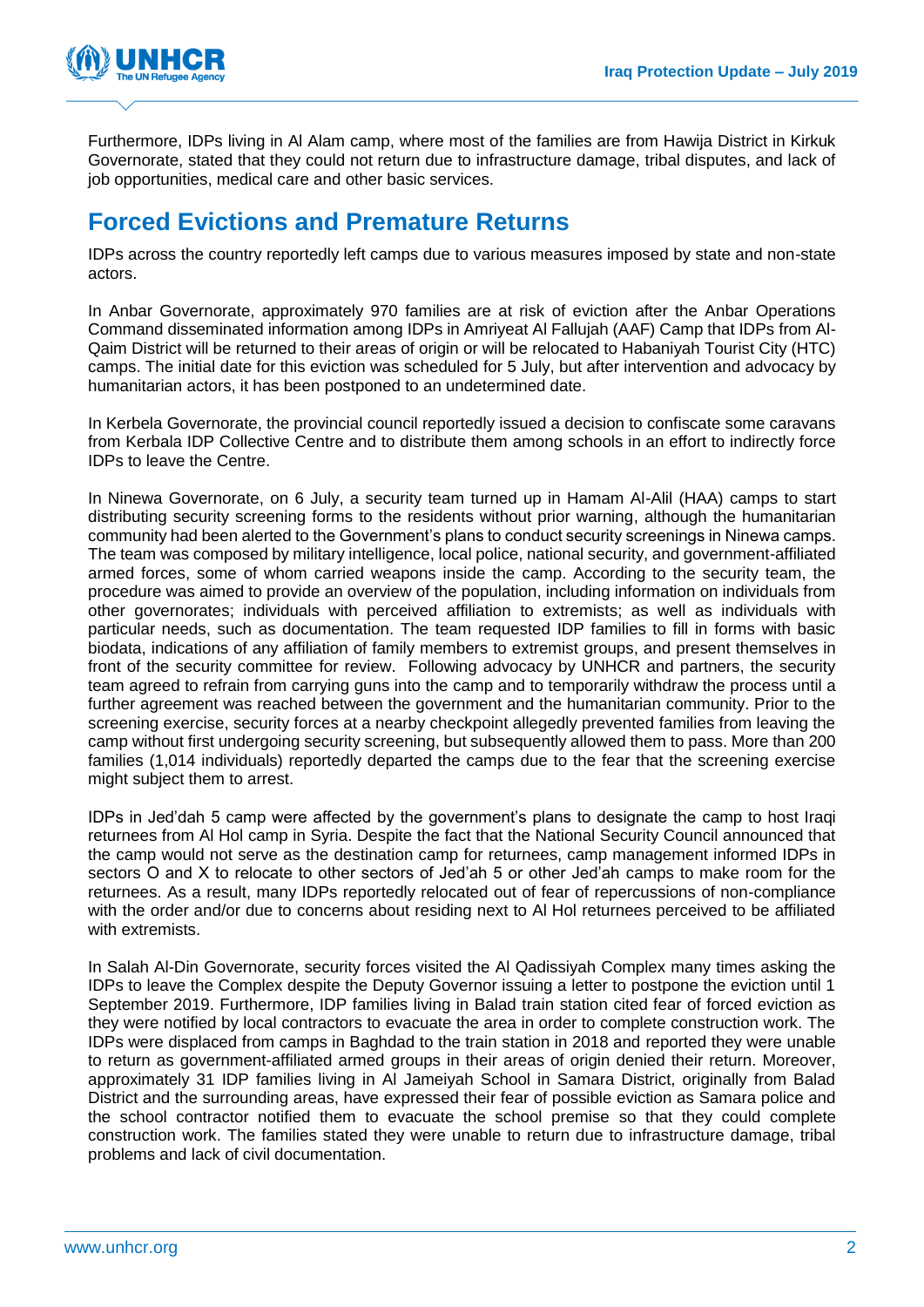

## **Collective Punishment**

UNHCR continues to receive reports of collective punishment of families due to accusations of perceived affiliation with extremists. In Ninewa Governorate, on 4 July, the Tel Afar National Security Force (TNSF) entered Salamyiah 2 camp and detained a 43-year-old woman accusing her of being affiliated to extremists. On 8 July, TNSF entered the camp again and searched the tent of the detained woman looking for evidence. In HAA 1 camp, on 13 July, 30-year-old women originally from Nimroud Sub-District was detained at Talkief checkpoint during an attempt to visit her husband who is held in Talkeif jail over alleged affiliation with extremists. In Haj Ali camp, a family from Al-Shirqat District in Salah-Al Governate reported that, on 4 July, they were forcibly evicted from their home and verbally abused by community members because they have family members allegedly involved with extremists. Moreover, two families who returned from HAA camps to Al-Salahya village in Rabeea Sub-District, Tel Afar District, reportedly were re-displaced to Haj Ali camp after returning to their house for one day. An unknown person threw a grenade in their house, allegedly targeting the families in the belief that they have family members affiliated with extremists. Moreover, a family originally from Al-Qayarah Sub-District, Mosul District were prevented from returning to their place of origin as a government-affiliated armed group abused them verbally and threatened them that they would kill them if they attempt to return again. Likewise, three families in Jed'ah camp 4 originally from Al-Shirqat District reported that a government-affiliated armed group evicted them from their house on 5 July, citing their family members' alleged affiliation with extremists as the reason. In HAA camps, many female heads of household reported abuse by police officers at the camp's gate, accusing their relatives of being extremists and commenting that they would never be allowed to return to their areas of origin and would instead end up in the streets or in jail. Several women reported that they were traumatized by such threats.

### **Iraqi Returnees from Syria**

During the reporting period, UNHCR identified 8 Iraqis who returned from Syria and reunited with their families in Duhok Governorate. The returnees are reportedly Yazidis who had initially crossed into Ninewa Governorate through self-organized returns.

### **Syrian Refugees and Asylum-seekers**

In July, UNHCR registered 1,199 individuals from Syria, including 676 new arrivals. Currently, the total number of Syrian refugees and asylum-seekers registered with UNHCR is 228,851 individuals (48% female and 52% male. 44% children and 56% adults.). Nearly 99% of the population resides in the Kurdistan Region of Iraq (KR-I), where 39% are living in camps and 61% in urban, rural and peri-urban areas. The majority of Syrian refugees originate from Al-Hasakeh (55.8%) followed by Aleppo (22.5%) and Damascus (8.1%).

#### **Response by UNHCR and Partners**

- **UNHCR and partners continued to support the Ministry of Interior (MoI)'s Mobile Civil Documentation** Project in Duhok and Erbil Governorates. In Duhok Governorate, the MoI Issued 1,340 Civil Status IDs and 2,090 Nationality Certificates to IDPs residing in Bersive 1 and 2 Camps and Chamishko Camp. In Erbil Governorate, the MoI issued 118 Civil Status IDs and 698 Nationality Certificates in six camps in Erbil and East Mosul (i.e. Baharka, Debaga, Harsham, Hasansham U2, Hasansham U3, Khazir M). Cumulatively, from April to July, 3,307 Civil Status IDs and 1,395 Nationality Certificates have been issued to IDPs in Erbil. UNHCR and partners will continue to support the Government in the mobile missions with the aim to expand the project to different governorates and to urban and periurban areas.
- UNHCR and partners held the first Sexual and gender-based violence (SGBV) Case Conference Meeting with the Department of Combating Violence Against Women (DCVAW) under the Ministry of Interior (MoI) in the Kurdistan Regional Government (KRG). The members reviewed eight complex SGBV cases and agreed to eight action plans. DCVAW and partners will follow-up and provide an update on each plan during the next meeting. The purpose of the monthly meetings is to improve response and service provision to SGBV survivors (both IDPs and refugees) in Erbil and ensure adherence to the survivor-centered approach.